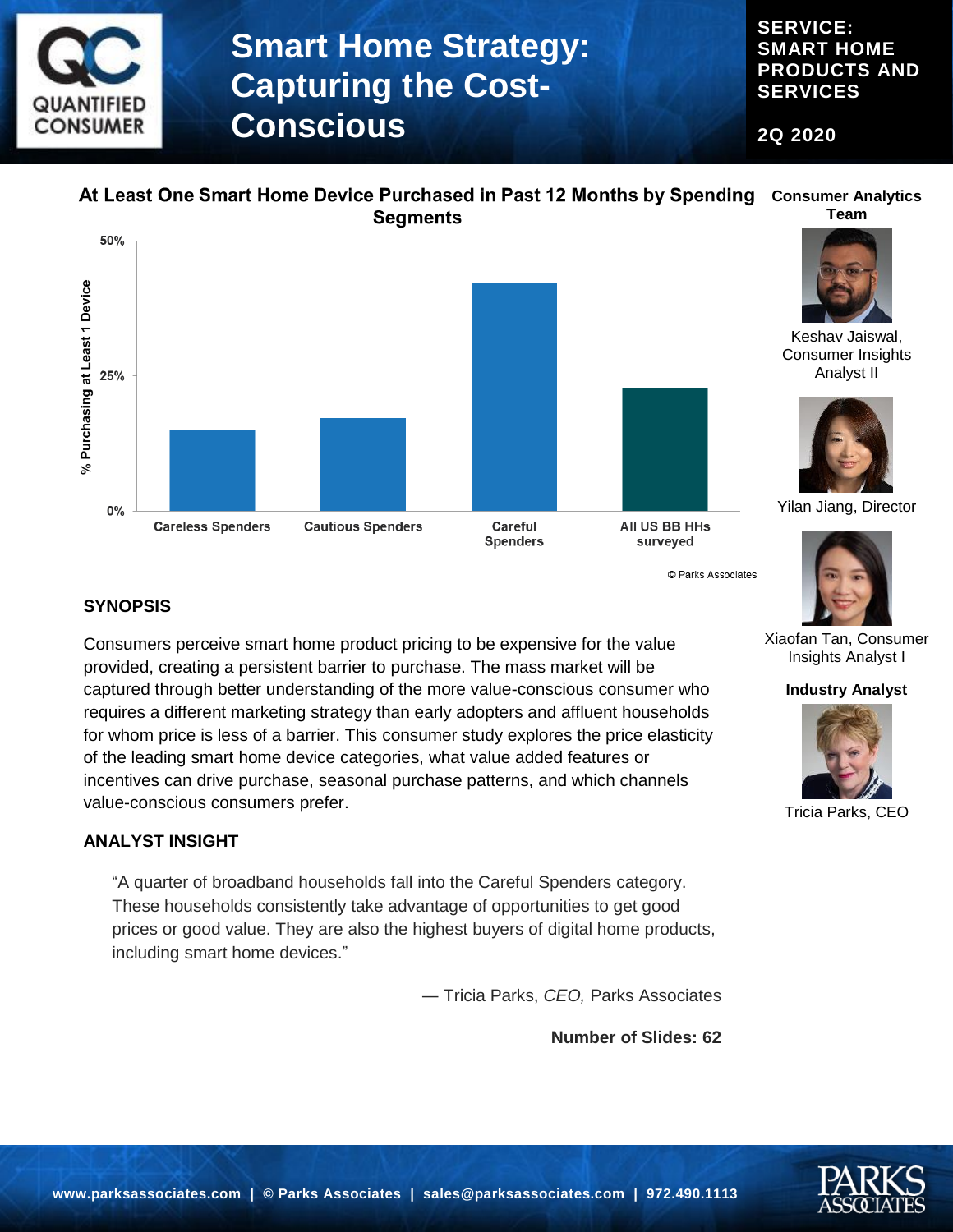

### **SERVICE: SMART HOME PRODUCTS AND SERVICES**

**2Q 2020**

### **CONTENTS**

#### **Consumer Analytics: Smart Home**

- Key Questions Answered
- Survey Methodology
- Defining Heads of Broadband Households
- Definitions and Abbreviations
- Reading Parks Associates Charts

#### **Defining Cost-Conscious Consumer Segments**

- The Question and Statements for the Cost-Conscious Segmentation of US Broadband **Households**
- The Basics: Numbers and Percentages 1Q 2020

#### **Executive Summary**

- Industry Insight
- Key Findings and Market Impact
- Three Segments for Cost-Conscious Households: Careless, Cautious, Careful **Spenders**
- Market Impact
- Recommendations for Reaching Cost-Conscious Segments

#### **Profiles of Cost-Conscious Consumers**

- Agreement with Cost-Conscious Statements (Q4/19)
- Cost-Conscious Consumer Spending Segment (Q4/19)
- Average Score of Cost-Conscious Statements by Spending Segment (Q4/19)
- High Agreement on Money-Saving Habits (Q4/19)
- High Agreement on Lifestyle Attitudes (Q4/19)
- Demographic Profile of Spending Segments (Q4/19)
- Housing Profile of Spending Segments (Q4/19)
- New House Budgets Among Home Purchase Intenders (Q4/19)
- Current Home Size (Q4/19)

#### **Consumer Electronics Device Ownership**

- Average Number of Electronic Devices Owned (Q4/19)
- Consumer Electronic Device Ownership (Q4/19)

#### **Smart Product Adoption and Purchase Process**

- Smart Home Device Ownership (Q4/19)
- Smart Home Device Ownership by Spending Segments (Q4/19)
- Active Users of Smart Security & Safety Devices (Q4/19)
- Smart Home Device Owners & Intenders
- At Least One Smart Home Device Purchased in Past 12 Months by Spending Segments (Q4/19)
- Top 5 Smart Home Devices Purchased (Q4/19)
- Brand of Networked Camera Owned (Q4/19)
- Length of Purchase Journey for Smart Home Devices by Spending Segments (Q4/19)
- High Familiarity with Smart Devices (Q4/19)
- High Value of Smart Device Benefits by Product (Q4/19)
- High Affordability of Smart Devices (Q4/19)
- Smart Home Device Purchase Intention by Spending Segments (Q4/19)

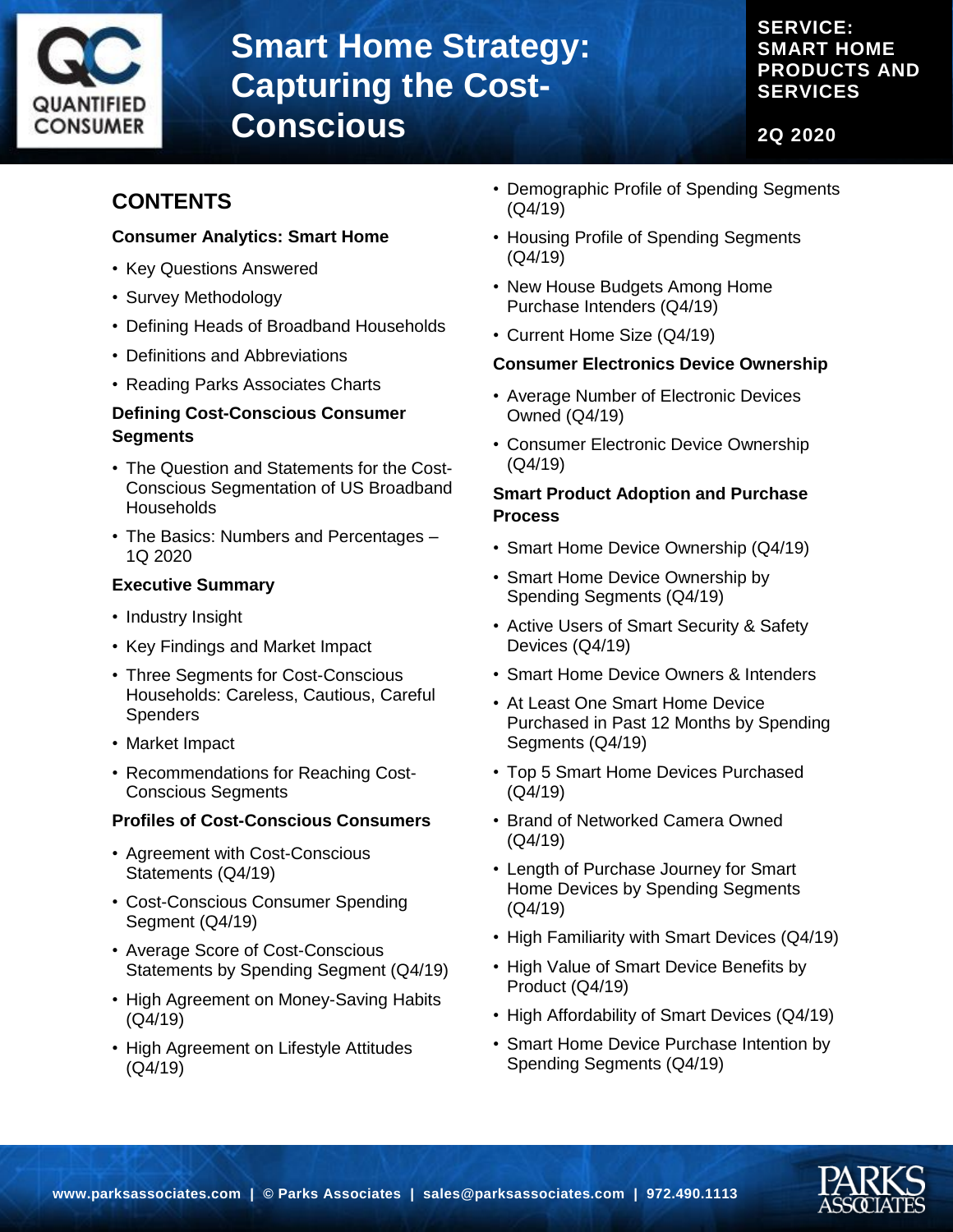

**SERVICE: SMART HOME PRODUCTS AND SERVICES**

**2Q 2020**

• High Concern about Data Privacy and Security with Smart Speaker/ Display (Q4/19)

#### **Home Security System Ownership and Intention**

- Home Security System (Q4/19)
- High Satisfaction with Security System (Q4/19)
- Home Security System Installation Method (Q4/19)
- Frequency of Using Security System (Q4/19)
- Security System Purchase Intention (Q4/19)
- Home Control System Ownership (Q4/19)
- Length of Professional Monitoring Subscription (Q4/19)
- Security System Purchases (Q4/19)
- Add-ons to the Security System (Q4/19)
- High Familiarity with Energy Programs Offered (Q4/19)
- Participation in Energy Efficiency Programs (Q4/19)
- Active Users of Smart Energy & Misc. Devices (Q4/19)

#### **Appendix**